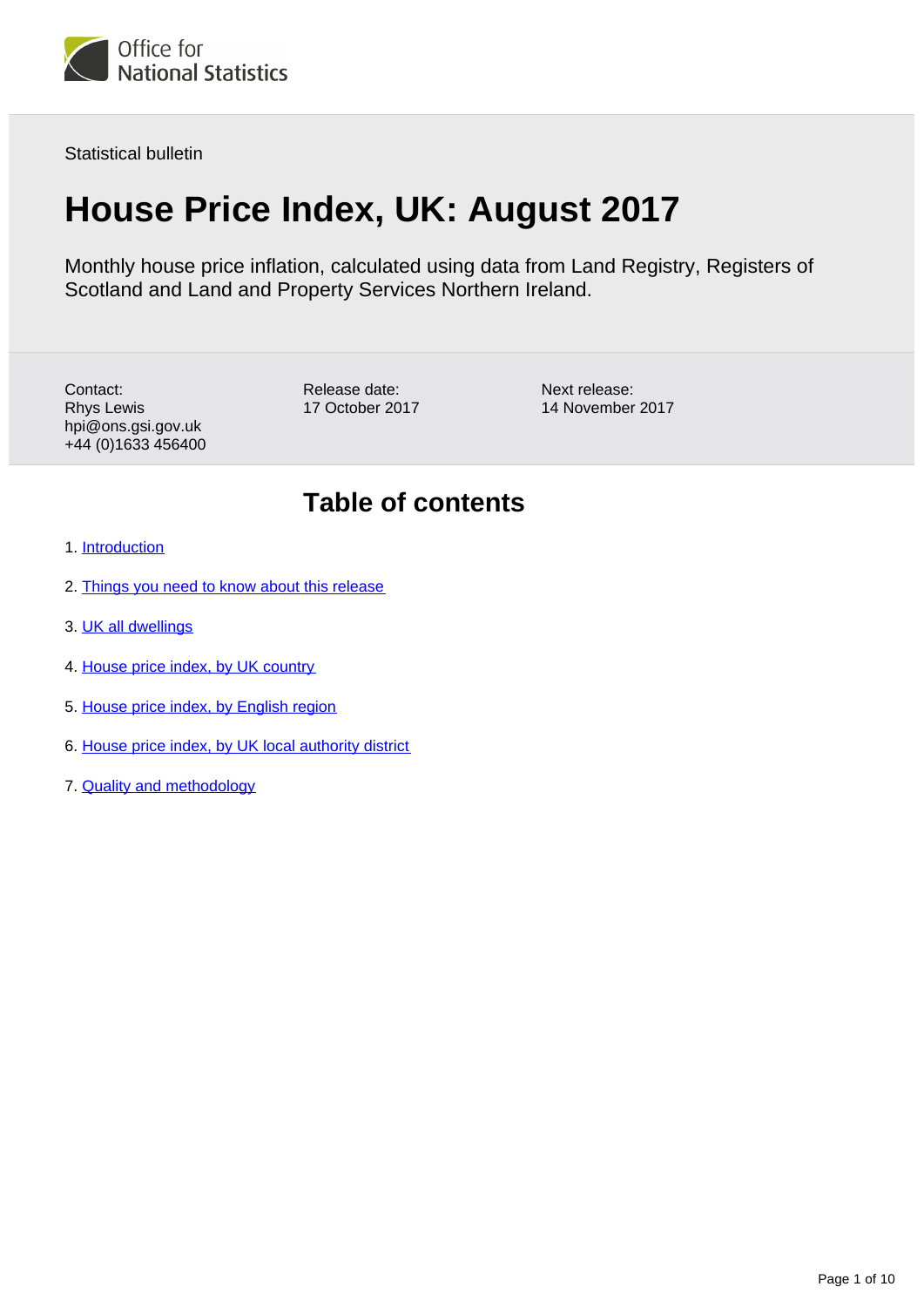### <span id="page-1-0"></span>**1 . Introduction**

This is a high-level summary of the UK House Price Index (HPI). For full details, including commentary, historical data tables and analytical tools please see the [main publication of the House Price Index,](https://www.gov.uk/government/collections/uk-house-price-index-reports) published today (17 October 2017) by HM Land Registry on the GOV.UK website.

### <span id="page-1-1"></span>**2 . Things you need to know about this release**

On 15 June 2017, the [National Statistician announced](https://www.statisticsauthority.gov.uk/correspondence/pre-release-access-to-ons-statistics/) that pre-release access to ONS statistics will stop with effect from 1 July 2017.

The UK House Price Index (HPI) is a joint production by HM Land Registry, Land and Property Services Northern Ireland, Office for National Statistics and Registers of Scotland. These departments will continue to work together to produce the release but ministers and those officials not directly involved in the production and release of statistics will not have access to them in advance of publication.

The UK HPI, introduced in June 2016, includes all residential properties purchased for market value in the UK. However, as sales only appear in the UK HPI once the purchases have been registered, there can be a delay before transactions feed into the index. As such, caution is advised when interpreting prices changes in the most recent periods as they are liable to be revised. Since 13 June 2017, we have extended our revision period to 12 months. Further information is provided in our [revision policy](https://www.gov.uk/government/publications/about-the-uk-house-price-index/about-the-uk-house-price-index).

The UK HPI has been published initially as an [experimental official statistic](https://www.ons.gov.uk/methodology/methodologytopicsandstatisticalconcepts/guidetoexperimentalstatistics) to:

- allow for users to acclimatise to the format of the new HPI
- evaluate user reaction to the new data
- continue evolution of data publication to meet user requirements
- further develop the data sources used in the production

Further information on the process we're following to remove the Experimental Statistics status can be found in [About the UK House Price Index.](https://www.gov.uk/government/publications/about-the-uk-house-price-index/about-the-uk-house-price-index#introduction)

### <span id="page-1-2"></span>**3 . UK all dwellings**

Average house prices in the UK have increased by 5.0% in the year to August 2017 (up from 4.5% in July 2017). The annual growth rate has slowed since mid-2016 but has remained broadly under 5% during 2017.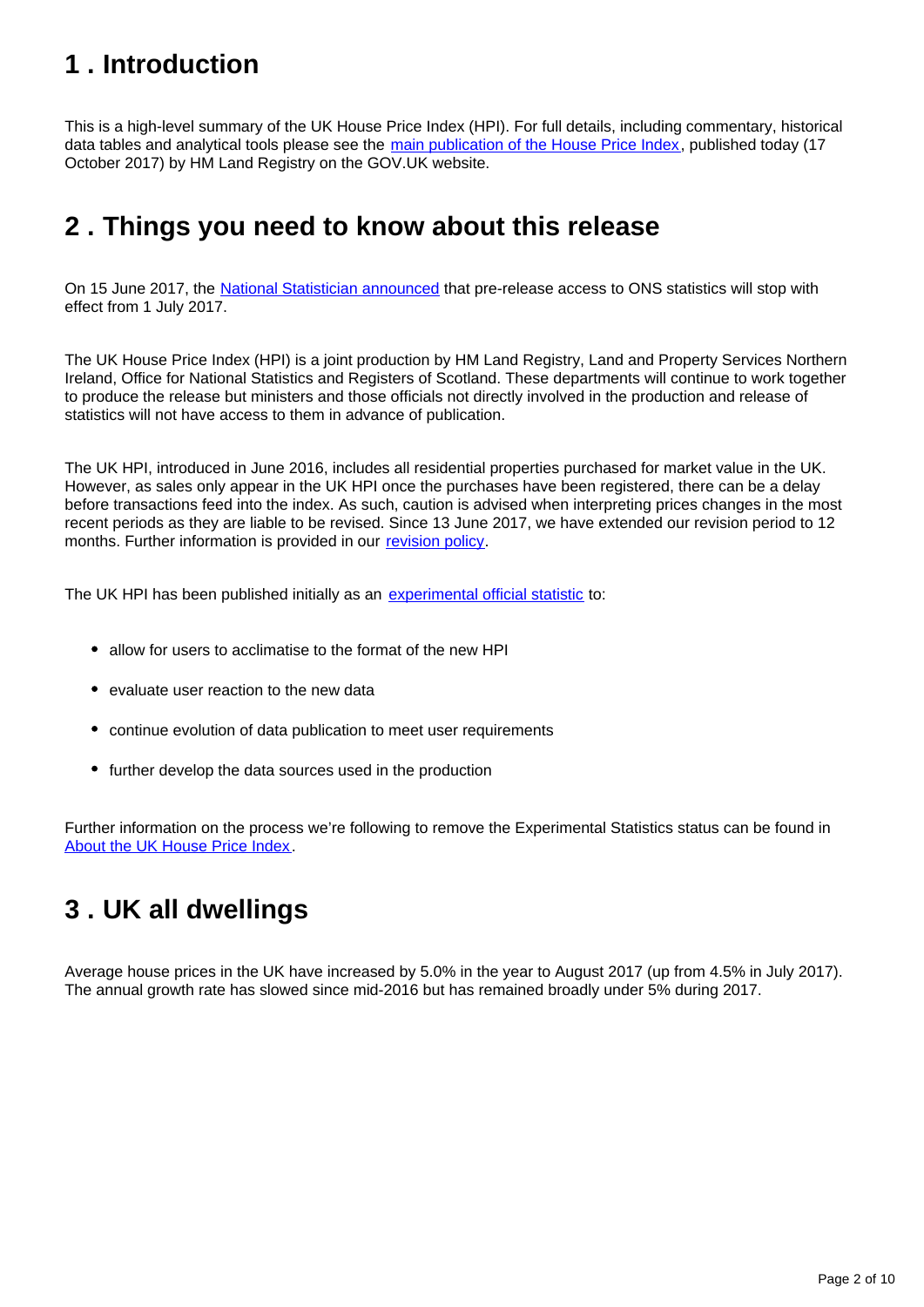Figure 1: Annual house price rates of change, UK all dwellings from January 2006 to August 2017



Source: HM Land Registry, Registers of Scotland, Land and Property Services Northern Ireland and

### **Source: HM Land Registry, Registers of Scotland, Land and Property Services Northern Ireland and Office for National Statistics**

### **Notes:**

- 1. Not seasonally adjusted.
- 2. The [full HPI release](https://www.gov.uk/government/collections/uk-house-price-index-reports) is available to download from HM Land Registry at GOV.UK.

The average UK house price was £226,000 in August 2017. This is £11,000 higher than in August 2016 and £1,000 higher than last month.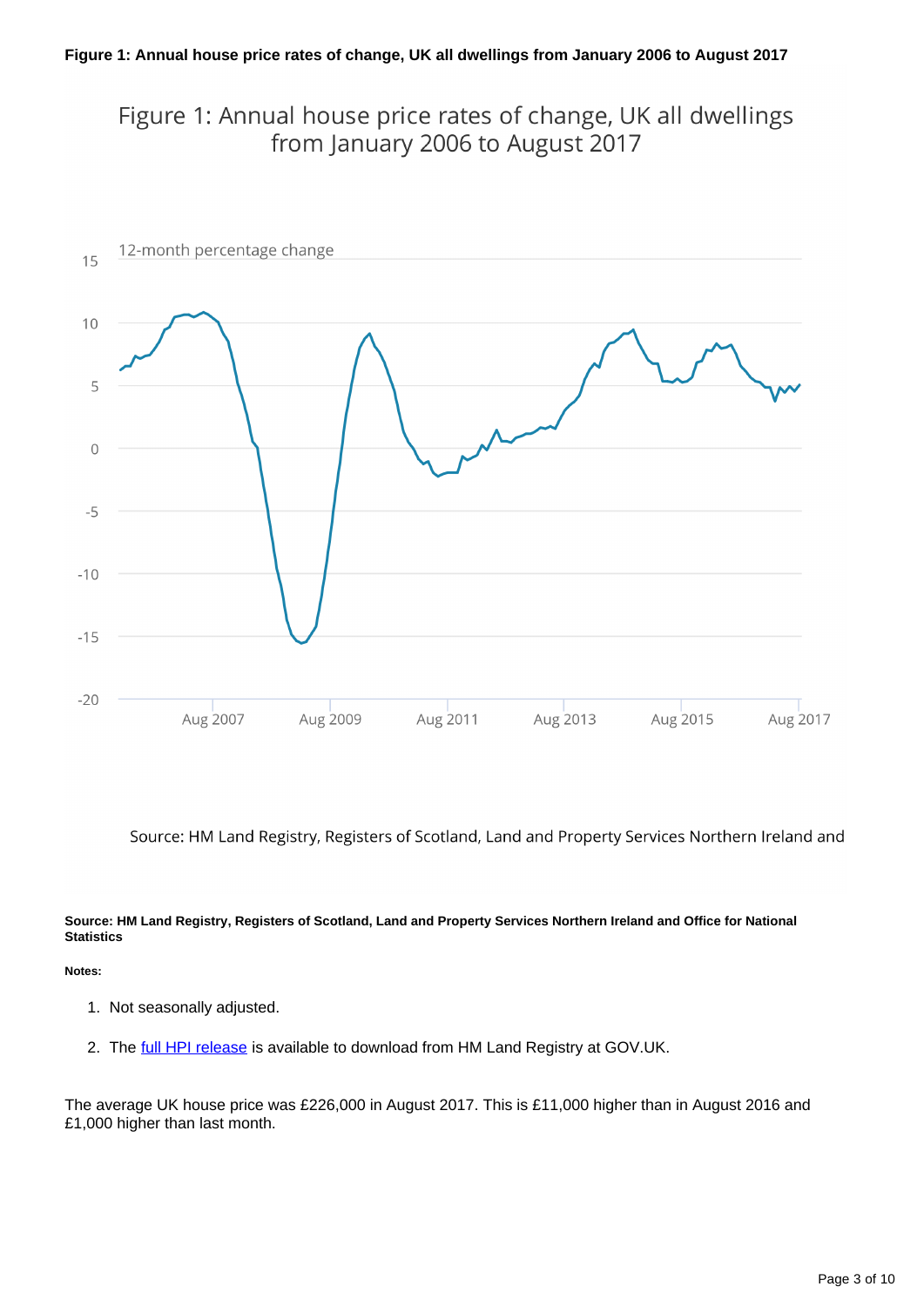



Source: HM Land Registry, Registers of Scotland, Land and Property Services Northern Ireland and

### **Source: HM Land Registry, Registers of Scotland, Land and Property Services Northern Ireland and Office for National Statistics**

### **Notes:**

- 1. Not seasonally adjusted.
- 2. The [full HPI release](https://www.gov.uk/government/collections/uk-house-price-index-reports) is available to download from HM Land Registry at GOV.UK.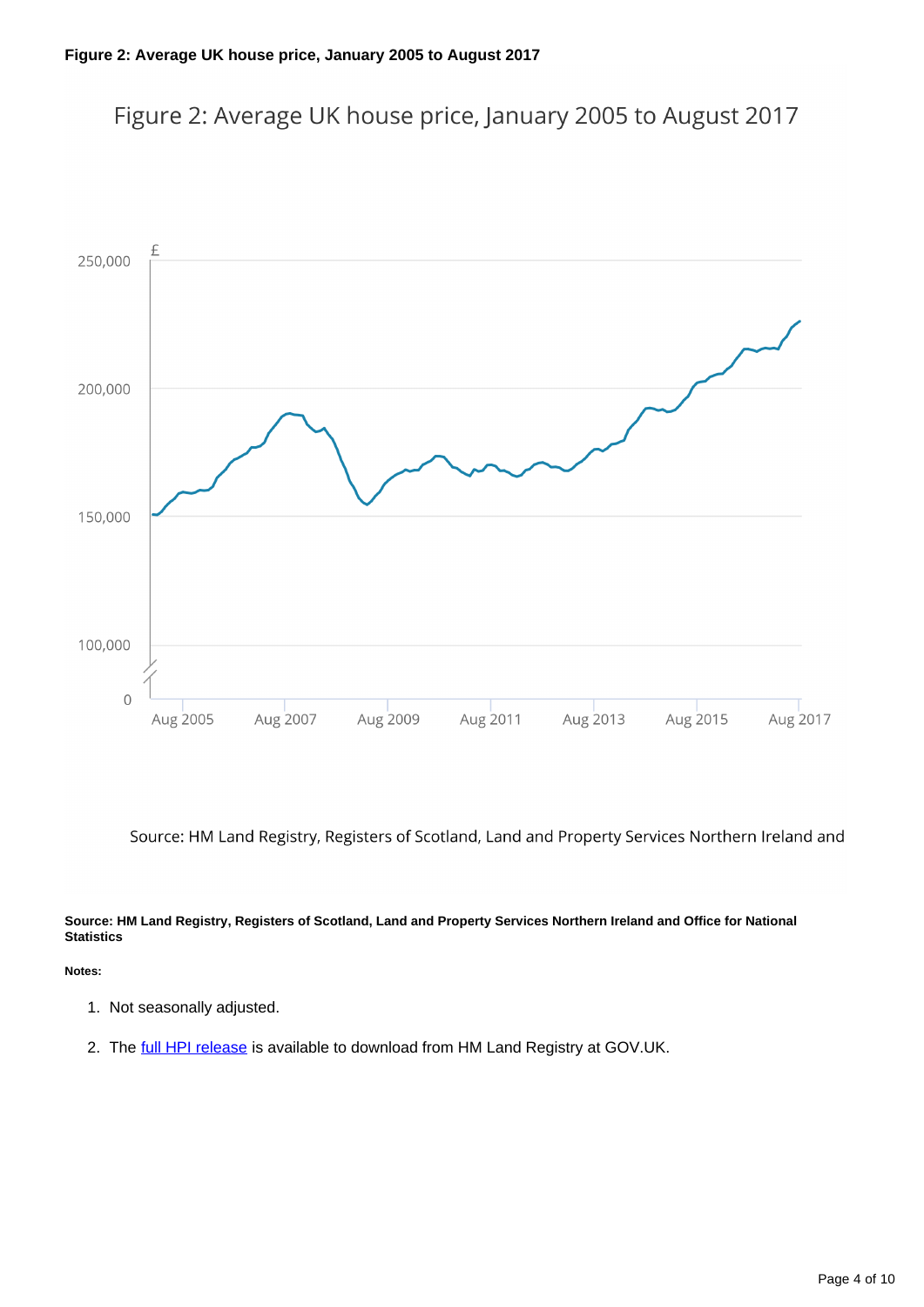## <span id="page-4-0"></span>**4 . House price index, by UK country**

The main contribution to the increase in UK house prices came from England, where house prices increased by 5.3% over the year to August 2017, with the average price in England now £244,000. Wales saw house prices increase by 3.4% over the last 12 months to stand at £150,000. In Scotland, the average price increased by 3.9% over the year to stand at £146,000. The average price in Northern Ireland currently stands at £129,000, an increase of 4.4% over the year to Quarter 2 (Apr to June) 2017.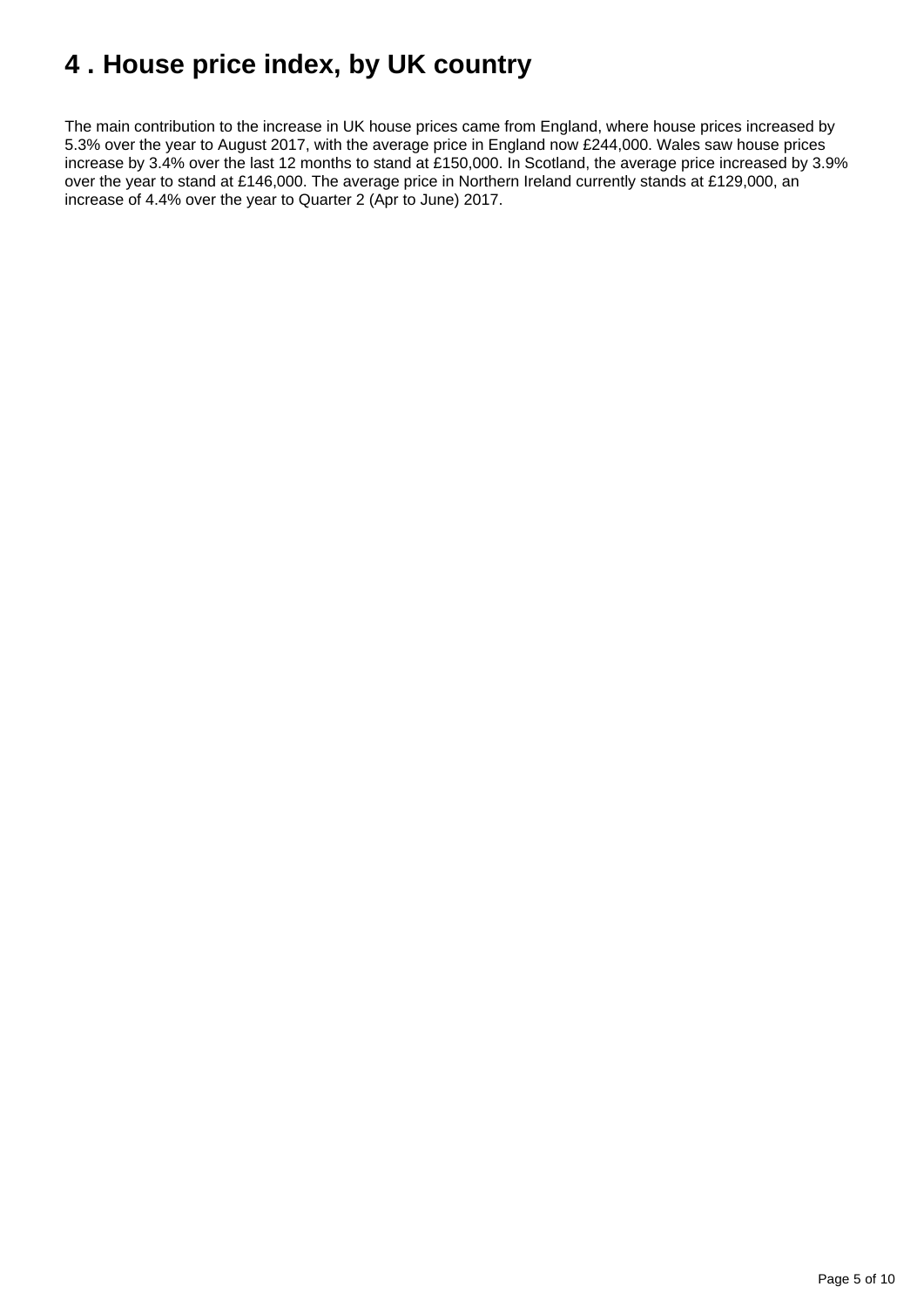### Figure 3: Average house price, by UK country, January 2005 to August 2017



Source: HM Land Registry, Registers of Scotland, Land and Property Services Northern Ireland and

### **Source: HM Land Registry, Registers of Scotland, Land and Property Services Northern Ireland and Office for National Statistics**

### **Notes:**

- 1. Not seasonally adjusted.
- 2. The [full HPI release](https://www.gov.uk/government/collections/uk-house-price-index-reports) is available to download from HM Land Registry at GOV.UK.

### <span id="page-5-0"></span>**5 . House price index, by English region**

On a regional basis, London continues to be the region with the highest average house price at £484,000, followed by the South East and the East of England, which stand at £325,000 and £288,000 respectively. The lowest average price continues to be in the North East at £131,000.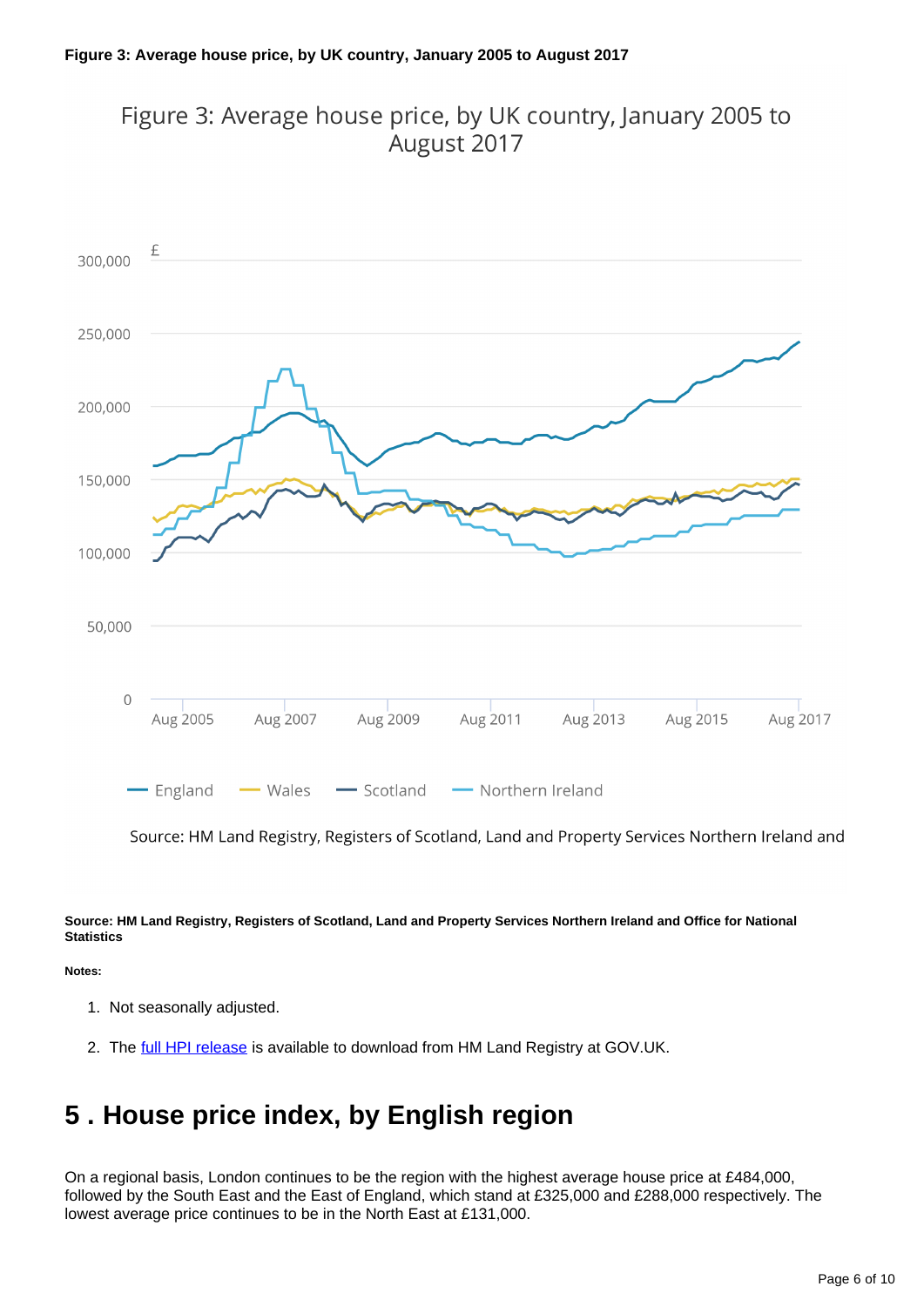### Figure 4: Average house price, by English region, January 2004 to August 2017



### **Source: HM Land Registry and Office for National Statistics**

#### **Notes:**

- 1. Not seasonally adjusted.
- 2. The [full HPI release](https://www.gov.uk/government/collections/uk-house-price-index-reports) is available to download from HM Land Registry at GOV.UK.

The North West showed the highest annual growth, with prices increasing by 6.5% in the year to August 2017. This was followed by the East of England, East Midlands and South West, where prices increased by 6.4% in each. The lowest annual growth was in London, where prices increased by 2.6% over the year, followed by the North East at 3.7%.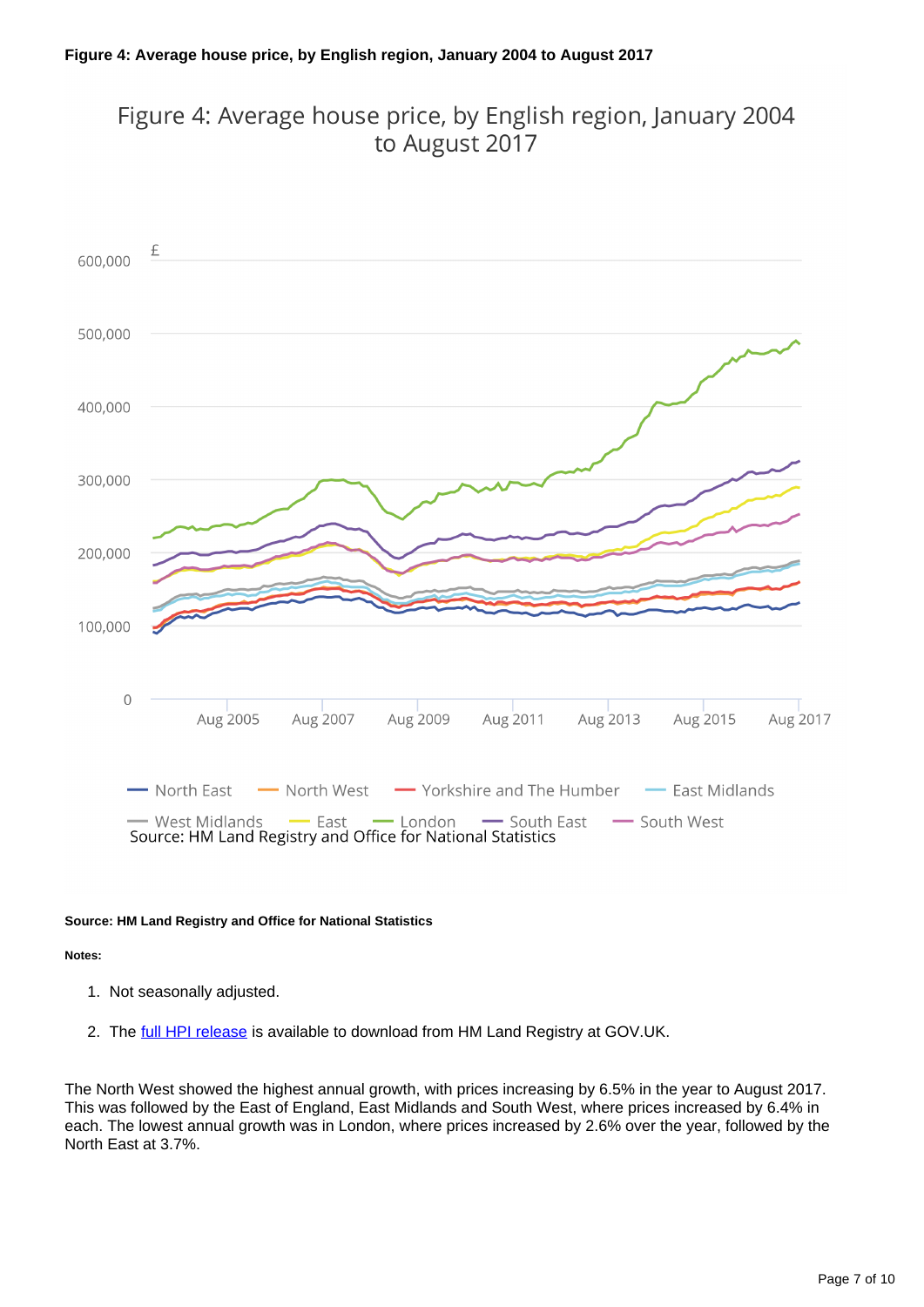### Figure 5: All dwellings annual house price rates of change, year to August 2017: by English region



### Source: HM Land Registry and Office for National Statistics

### **Source: HM Land Registry and Office for National Statistics**

### **Notes:**

- 1. Not seasonally adjusted.
- 2. The [full HPI release](https://www.gov.uk/government/collections/uk-house-price-index-reports) is available to download from HM Land Registry at GOV.UK.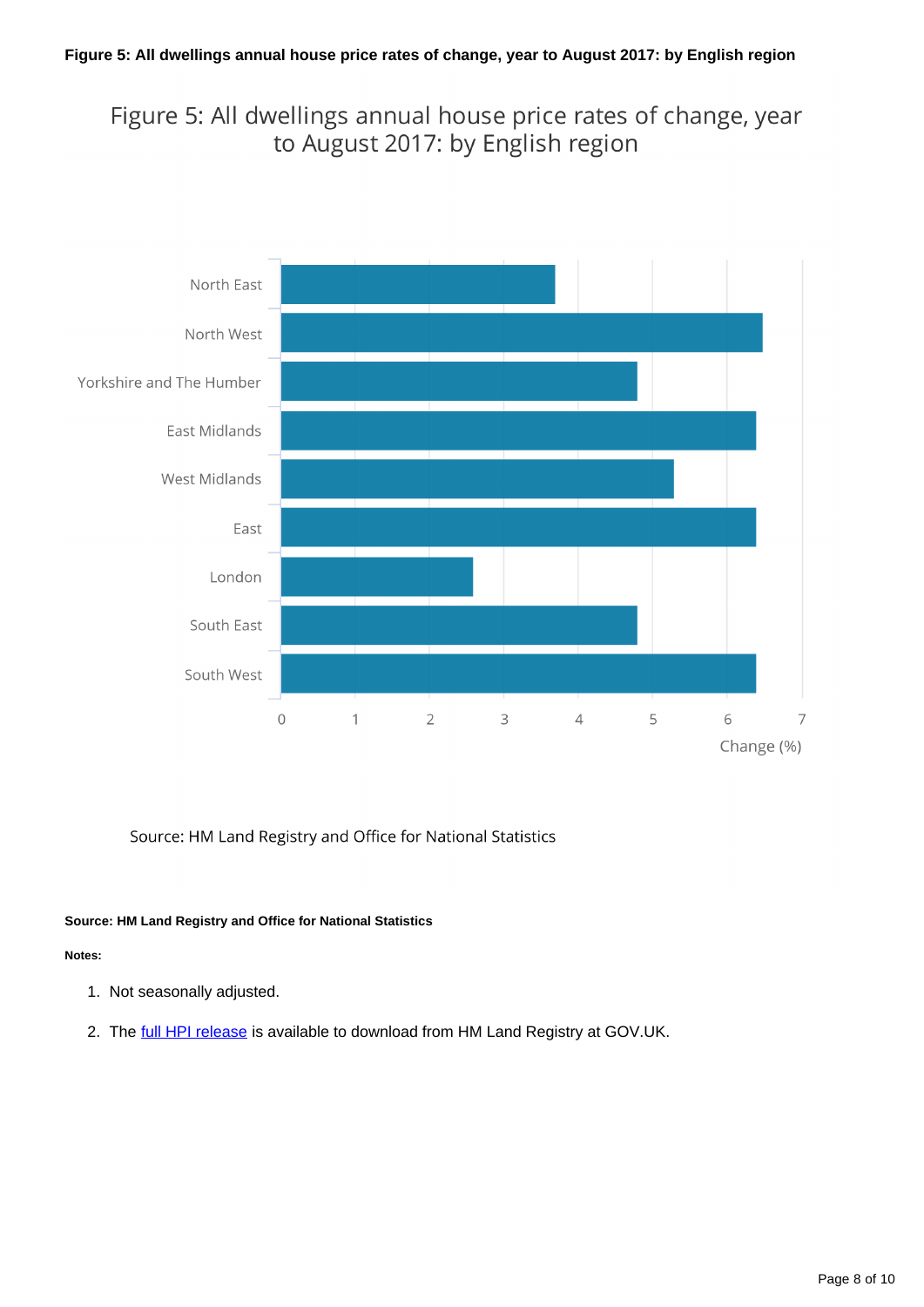## <span id="page-8-0"></span>**6 . House price index, by UK local authority district**

The local authority showing the largest annual growth in the year to August 2017 was Wellingborough, where prices increased by 15.3% to stand at £215,000. Low numbers of sales transactions in some local authorities and London boroughs, such as the Shetland Islands and City of London can lead to volatility in the series. Whilst efforts are made to account for this volatility, the change in price in these local levels can be influenced by the type and number of properties sold in any given period. The lowest annual growth was recorded in Aberdeenshire, where prices fell by 5.7% to stand at £189,000.

In August 2017, the most expensive borough to live in was Kensington and Chelsea, where the cost of an average house was £1.2 million. In contrast, the cheapest area to purchase a property was Blaenau Gwent, where an average house cost £82,000.

| <b>Top five Local Authorities</b>    | % change | Average price (£) |
|--------------------------------------|----------|-------------------|
| Wellingborough                       | 15.3     | 214,986           |
| Hinckley and Bosworth                | 15.2     | 213,284           |
| <b>Shetland Islands</b>              | 13.7     | 162,836           |
| Camden                               | 13.0     | 869,621           |
| Fylde                                | 12.9     | 204,969           |
| <b>Bottom five Local Authorities</b> | % change | Average price (£) |
| Aberdeenshire                        | $-5.7$   | 188,876           |
| City of London                       | $-5.6$   | 800,802           |
| Hartlepool                           | $-5.4$   | 100,957           |
| City of Aberdeen                     | $-4.8$   | 167,903           |
| Halton                               | $-4.6$   | 127,003           |

### **Table 1: Top and bottom five UK local authorities, by annual growth in the year to August 2017**

Source: HM Land Registry, Registers of Scotland and Land and Property Services Northern Ireland

Full details on data at the local authority level can be found in the [main publication of the House Price Index](https://www.gov.uk/government/collections/uk-house-price-index-reports).

## <span id="page-8-1"></span>**7 . Quality and methodology**

Details of the methodology used to calculate the UK House Price Index (HPI) can be found in the article [Development of a single Official House Price Index](https://www.ons.gov.uk/economy/inflationandpriceindices/methodologies/developmentofasingleofficialhousepriceindex).

Further information on how the new UK HPI compares with the previous Office for National Statistics and HM Land Registry House Price Indices can be found in the article [Explaining the impact of the new UK House Price](https://www.ons.gov.uk/economy/inflationandpriceindices/articles/explainingtheimpactofthenewukhousepriceindex/may2016)  [Index](https://www.ons.gov.uk/economy/inflationandpriceindices/articles/explainingtheimpactofthenewukhousepriceindex/may2016).

The [UK House Price Index \(HPI\) Quality and Methodology Information report](http://www.ons.gov.uk/economy/inflationandpriceindices/qmis/housepriceindexhpiqmi) contains important information on: